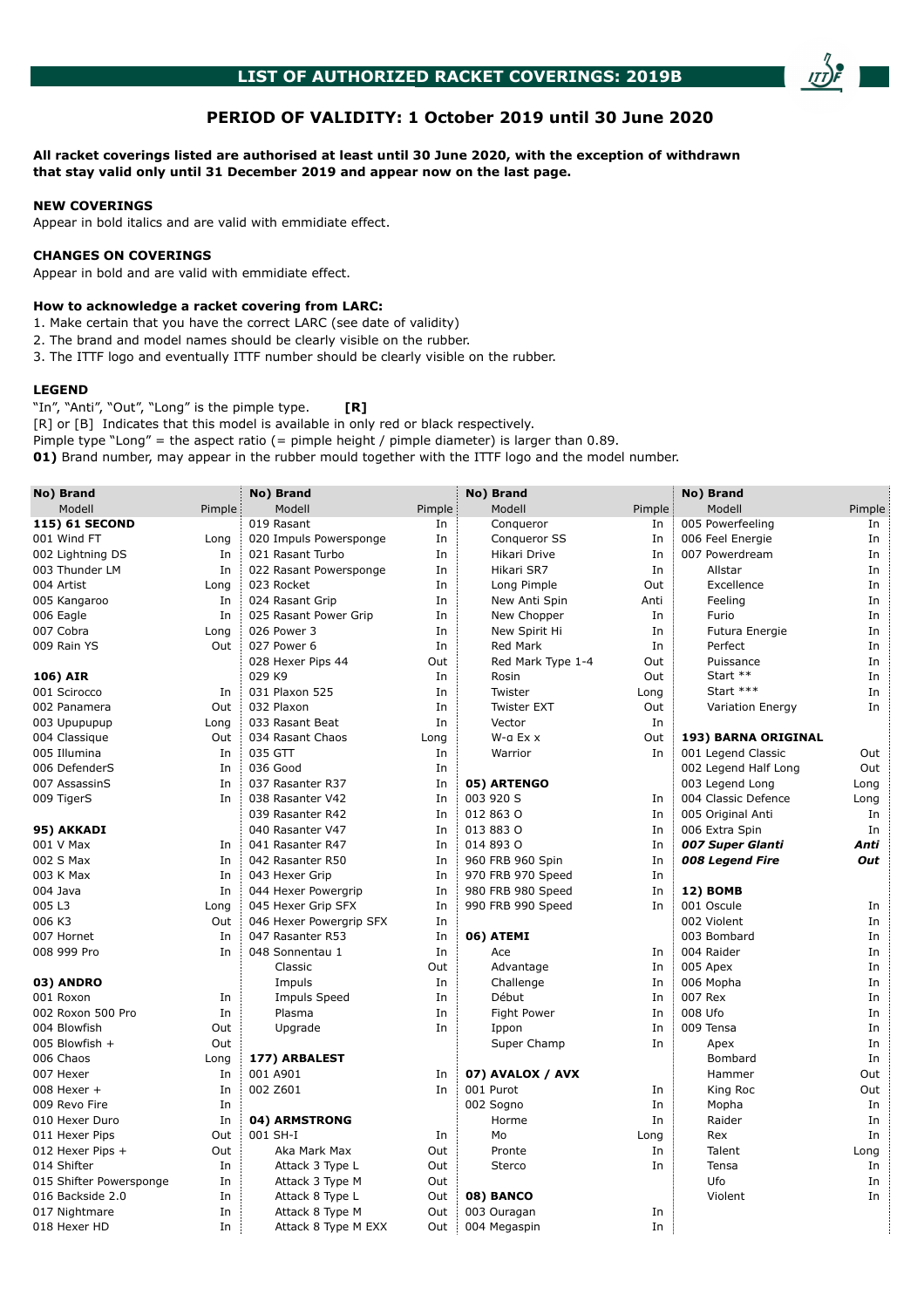| No) Brand                       |          |          | No) Brand                     |           | No) Brand                                    |          | No) Brand                              |          |
|---------------------------------|----------|----------|-------------------------------|-----------|----------------------------------------------|----------|----------------------------------------|----------|
| Modell                          | Pimple   |          | Modell                        | Pimple    | Modell                                       | Pimple : | Modell                                 | Pimple   |
| 14) BUTTERFLY<br>001 Tenergy 05 |          |          | West Will                     | Out<br>In | 118) DER MATERIALSPEZIALIST<br>001 Nightmare | Anti     | 039 Acuda Blue P2                      | In<br>In |
|                                 | In<br>In |          | Yuki                          |           | 002 Beast                                    | Anti     | 040 Acuda Blue P3<br>041 Desto F1 Plus | In       |
| 002 Tenergy 25                  | In       |          | 179) CARLTON                  |           | 003 Undertaker                               | Long     | 043 Blues T1                           | In       |
| 003 Tenergy 64<br>005 Spinart   | In       |          | 001 Vapour Trail R1           | In        | 004 L.S.D. Long Super Defence                | Long     | 045 Acuda Blue P1 Turbo                | In       |
| 006 Sriver G3                   | In       |          | 002 Kinesis Xelerate K1       | In        | 005 Spinparasite                             | Anti     | 046 Bluefire Big Slam                  | In       |
| 007 Sriver G3 FX                | In       |          |                               |           | 006 B.A.D. Best Anti Def.                    | Anti     | 047 Desto F4                           | In       |
| 008 Roundell                    | In       |          | 16) CHAMPION                  |           | 007 Predator                                 | Long     | 048 Slice 40/CD                        | In       |
| 009 Tenergy 05 FX               | In       | 001 V 7  |                               | In        | 008 Superwall                                | Long     | 049 Bluestorm Z1                       | In       |
| 010 Tenergy 25 FX               | In       | 002 V 5  |                               | In        | 009 Hardcore                                 | In       | 050 Bluestorm Z2                       | In       |
| 011 Tenergy 64 FX               | In       |          | Hexa                          | In        | 010 Burnout                                  | Out      | 051 Bluestorm Z3                       | In       |
| 012 Flarestorm II               | Out      |          | Khan                          | In        | 011 Tenacious Violence                       | In       | 052 Bluestorm Z1 Turbo                 | In       |
| 013 Addoy                       | In       |          |                               |           | 012 Breakout                                 | Out      | 053 Bluestorm Z1 Big Slam              | In       |
| 014 Wakaba                      | In       |          | 17) CORNILLEAU                |           | 013 Transformer                              | Anti     | 054 L-Meister 44                       | Out      |
| 015 Pan Asia                    | In       | $001 *$  |                               | In        | 014 Master-Anti                              | Anti     | 055 Blue Grip V1                       | In       |
| 016 Yuki                        | In       | $002$ ** |                               | In        | 015 Killing Defender                         | In       | 056 Blue Grip R1                       | In       |
| 017 Dignics                     | In       |          | 003 ***                       | In        | 016 Hellcat                                  | Out      | 057 Bluestorm RSM                      | In       |
| 018 Tenergy 80                  | In       |          | $004$ ****                    | In        | 017 Rebellion                                | Long     | $\ast$                                 | In       |
| 019 Largestorm                  | Out      |          | 005 *****                     | In        | 018 Diabolic                                 | Anti     | $**$                                   | In       |
| 020 Tenergy 80 FX               | In       |          | 006 ******                    | In        | 019 Shockwave                                | Out      | ***                                    | In       |
| 021 Lemuria                     | In       |          | 007 Performa 1                | In        | 020 Elimination Extra                        | Long     | Akkadi Taichi                          | In       |
| 022 Bryce Highspeed             | In       |          | 008 Performa 2                | In        | 021 Mega-Block                               | Anti     | Alpha-Slick                            | In       |
| 023 Impartial XS                | Out      |          | 009 Pilot Advance             | In        | 022 Anti Speed                               | Anti     | <b>Baxster</b>                         | Out      |
| 024 Impartial XB                | Out      |          | 010 Pilot Power               | In        | 023 Turtle Twister                           | In       | Coppa                                  | In       |
| 025 Rozena                      | In       |          | 013 Drive Style               | In        | 024 Outkill                                  | Out      | Coppa JO Gold                          | In       |
| 026 Lagnus                      | In       |          | 014 Drive Control             | In        | 025 Kamikaze                                 | Long     | Coppa JO Silver                        | In       |
| 027 Spryer                      | In       |          | 015 Start Up'                 | In        | 026 Reflection                               | Anti     | Coppa Tagora                           | In       |
| 028 Dignics 05                  | In       |          | 016 Pulse Racer               | In        | 027 Firestorm                                | Out      | Coppa Tenero                           | In       |
| 029 Dignics 80                  | In       |          | 017 Pulse Rider               | In        | 028 Power Pipes                              | Out      | Desto F1                               | In       |
| 030 Dignics 64                  | In       |          | 018 Target Ultim              | In        | 029 Elite Long                               | Long     | Desto F2                               | In       |
| 031 Tenergy 05N                 | In       |          | 019 Target Sound              | In        | 030 Scandal                                  | Anti     | Desto F3                               | In       |
| 032 Tenergy 09C                 | In       |          | 020 Target Force              | In        | 031 Störkraft                                | Anti     | Easy-Slick                             | In       |
| 033 Tenergy 05 HARD             | In       |          | 021 Target Pro GT             | In        | 032 Flashback                                | Out      | Liga                                   | In       |
| 034 Aibiss                      | In       |          | 022 Pilot Fast                | In        | 033 L.S.D. Extra Long                        | Long     | Piranja FD TEC                         | Long     |
| 035 Dignics 09C                 | In       |          | 023 Pilot Sound Power         | In        | 034 Hellracer                                | Out      | Quattro                                | In       |
| Addoy                           | In       |          | 024 Drive Speed               | In        |                                              |          | Quattro A'Conda                        | In       |
| <b>Bryce</b>                    | In       |          | 025 Drive Spin                | In        | 164) DERWIND                                 |          | Slice 40                               | In       |
| Bryce FX                        | In       |          | 026 Drive Intens              | In        | 001 Stolz                                    | In       | Solo                                   | In       |
| <b>Bryce Speed</b>              | In       |          | 027 Pilot Pulse               | In        | 002 Rayhe                                    | In       | Sonex JP Gold                          | In       |
| Bryce Speed FX                  | In       |          | 028 Start' Up Evo             | In        | 003 Stellar                                  | In       | Twingo                                 | In       |
| Catapult                        | In       |          |                               |           |                                              |          | Vari-Slick                             | In       |
| Cermet                          | In       |          | 18) CRACK                     |           | 131) DIANCHI                                 |          | Vario                                  | In       |
| <b>Challenger Attack</b>        | Out      |          | 999                           | In        | 003 Dianchi                                  | In       | Vario Soft                             | In       |
| Driver [R]                      | In       |          | Master                        | In        |                                              |          |                                        |          |
| Ekrips                          | In       |          | SP                            | In        | 149) DINGO SWISS                             |          | 22) DONIER                             |          |
| Feint AG                        | Long     |          | Twister                       | In        | 001 Ding Yi                                  | Out      | Max                                    | In       |
| Feint Long II                   | Long     |          |                               |           | 002 Zik Zak                                  | Long     | Max Attack                             | In       |
| Feint Long III                  | Long     |          | 19) DARKER                    |           |                                              |          | Versus                                 | In       |
| Feint-Ox                        | Long     |          | 001 Turbo 70                  | In        | 21) DONIC                                    |          |                                        |          |
| Feint-Soft                      | Long     |          | 002 Jayro                     | Long      | 001 Coppa JO Platin                          | In       | 23) DOUBLE FISH                        |          |
| Flarestorm                      | Out      |          | 003 Leone                     | In        | 002 Vario Gold                               | In       | 001 A One                              | In       |
| Flextra                         | In       |          | 004 Crea                      | Out       | 003 Alligator Def                            | Long     | 002 FA213                              | In       |
| Large 44 DX                     | Out      |          | 005 Anessis                   | In        | 006 Baracuda                                 | In       | 003 FC218                              | In       |
| Magnitude                       | Long     |          |                               |           | 008 Baxster LB                               | Out      | 004 FS232                              | In       |
| Morim                           | In       |          | 20) DAWEI                     |           | 010 Vario Big Slam                           | In       | 005 FL233                              | In       |
| Orthodox-DX,103                 | Out      |          | 2008                          | In        | 011 Acuda S1                                 | In       | 006 8338                               | In       |
| Pan Asia                        | In       |          | 388A                          | In        | 012 Acuda S2                                 | In       | 007 8484                               | In       |
| Raystorm                        | Out      |          | 388A-4                        | In        | 013 Acuda S3                                 | In       | 008 1615                               | Long     |
| Relop Attack                    | Long     |          | 388C-1                        | Out       | 014 Coppa X1                                 | In       | 009 815                                | In       |
| Sapphira                        | In       |          | 388D                          | Long      | 015 Coppa X2                                 | In       | 011 830                                | In       |
| Solcion                         | In       |          | 388D-1                        | Long      | 016 Coppa X3                                 | In       | 012 Volant                             | In       |
| Speedy-P.O.                     | Out      |          | Inspirit                      | In        | 019 Waldner Legend                           | In       | 013 Volant 2                           | In       |
| Sriver EL                       | In       |          | Saviga                        | In        | 022 Alligator Anti                           | Anti     | 014 Volant 3                           | In       |
| Sriver FX                       | In       |          | Saviga V                      | Long      | 023 Anti Classic                             | Anti     | 015 Athlon 1                           | In       |
| Sriver G2                       | In       |          |                               |           | 024 Acuda S1 Turbo                           | In       | 016 Athlon 2                           | In       |
| Sriver G2 FX                    | In       |          | <b>189) DECATHLON PONGORI</b> |           | 025 Bluefire M1                              | In       | 017 Qiji                               | In       |
| Sriver L                        | In       |          | 001 TTRB 100                  | In        | 026 Bluefire M2                              | In       | 815                                    | In       |
| Sriver S                        | In       |          | 002 TTRB 100 Spin             | In        | 027 Bluefire M3                              | In       | 820A                                   | Out      |
| Stayer                          | In       |          | 003 TTRB 500                  | In        | 029 Bluefire JP 01                           | In       | 830                                    | In       |
| Super Anti                      | Anti     |          | 004 TTRB 500 Spin             | In        | 030 Bluefire JP 03                           | In       | 1615                                   | Long     |
| Tackifire-C                     | In       |          | <b>005 TTRB 900 All</b>       | In        | 031 Bluefire KR                              | In       | 8338                                   | In       |
| Tackifire-D                     | In       |          | 006 TTRB 900 Spin             | In        | 032 Bluefire M1 Turbo                        | In       | 8484                                   | In       |
| Tackifire SP                    | In       |          | 007 TTRB 900 Soft             | Out       | 033 Bluefire JP 01 Turbo                     | In       | F.A. 213                               | In       |
| Tackiness-C                     | In       |          | 008 TTRB 900 Long             | Long      | 034 Bluefire JP 02                           | In       | FC218                                  | In       |
| Tackiness-C II                  | In       |          | 009 TTRB 930 Speed            | In        | 035 Spike P1                                 | Long     | F.L. 233                               | In       |
| Tackiness-D                     | In       |          |                               |           | 036 Spike P2                                 | Long     | <b>FS232</b>                           | In       |
| Wakaba                          | In       |          |                               |           | 038 Acuda Blue P1                            | In       | Volant                                 | In       |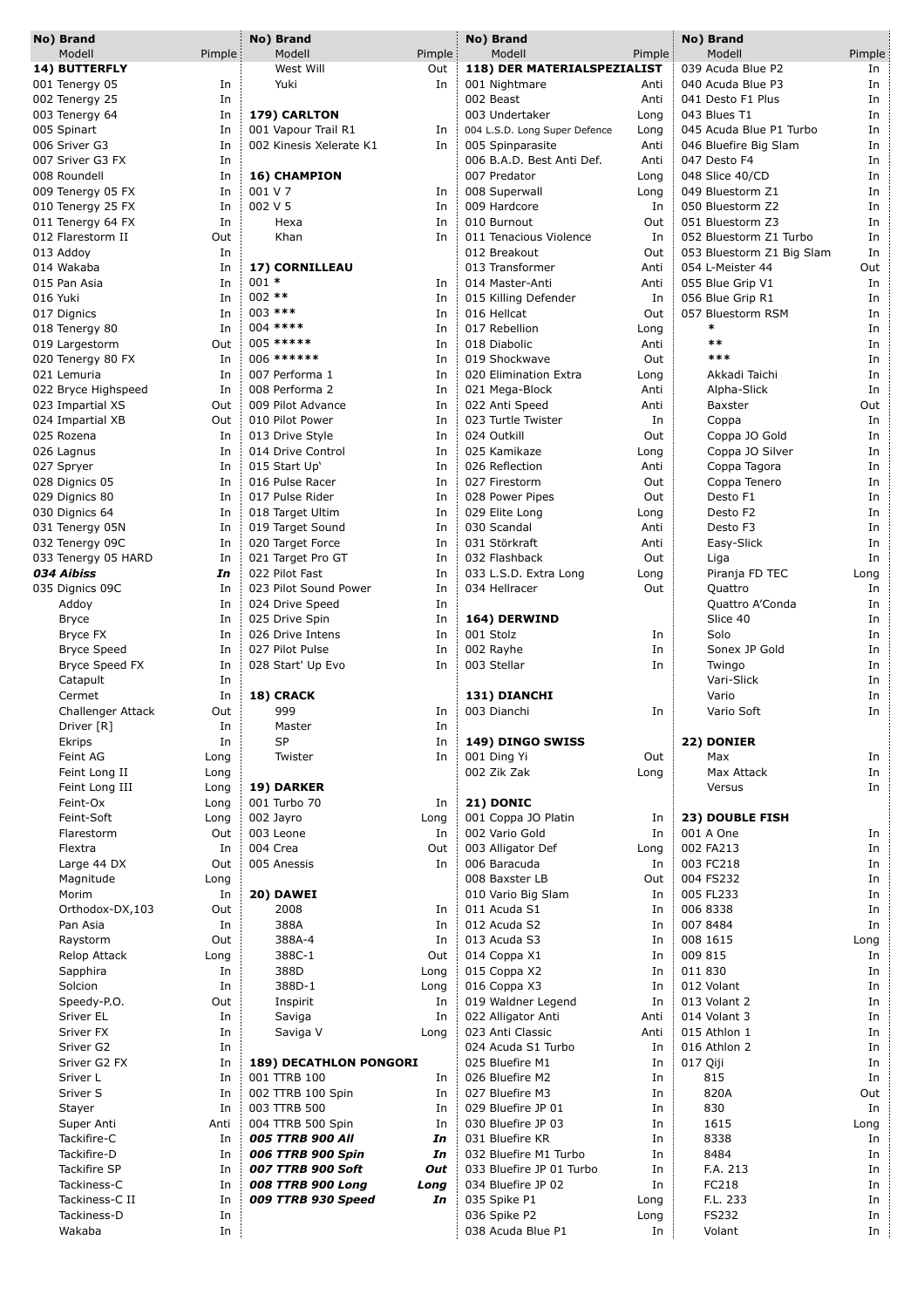|         | No) Brand                           |        | No) Brand                   |        | No) Brand                                   |            | No) Brand               |          |
|---------|-------------------------------------|--------|-----------------------------|--------|---------------------------------------------|------------|-------------------------|----------|
|         | Modell                              | Pimple | Modell                      | Pimple | Modell                                      | Pimple     | Modell                  | Pimple   |
|         | 24) DOUBLE HAPPINESS/DHS            |        | 015 Number 1                | Long   | 729 Focus II                                | In         | Target airTEC           | In       |
|         | 001 Hurricane                       | In     | 016 Viper                   | Long   | 729 Focus III                               | In         |                         |          |
|         | 002 Hurricane II                    | In     | 017 Buffalo                 | Anti   | 729 High Point                              | In         | <b>30) GIANT DRAGON</b> |          |
|         | 003 Skyline                         | In     | 018 Power Attack            | Anti   | R.I.T.C. 563                                | Out        | 001 Taichi              | In       |
| 004 PF4 |                                     | In     | 019 Viper Soft              | Long   | R.I.T.C. 563-1                              | Out        | 002 Karate              | In       |
|         | 005 Skyline II                      | In     | 020 Aggressor               | Out    | R.I.T.C. 729                                | In         | 003 Meteorite           | Long     |
|         | 006 Skyline III                     | In     | 021 Bison                   | Anti   | R.I.T.C. 729-2                              | In         | 004 Giant Long          | Long     |
|         | 009 Memo II                         | In     | 022 Gangster                | Long   | R.I.T.C. 729-40H                            | In         | 005 Allround            | In       |
|         | 010 Memo III                        | In     | 023 K.O.                    | Out    | R.I.T.C. 729-40S                            | In         | 006 Guard               | Anti     |
| 011 TNT |                                     | In     | 024 Django                  | Anti   | R.I.T.C. 729 Cream                          | In         | 007 Submarine           | In       |
|         | 012 TNT II                          | In     | 025 Rhino                   | Anti   | R.I.T.C. 729 Dr. Evil                       | Out        | 008 Topenergy           | In       |
|         | 013 6512                            | In     | 026 Nugget                  | Out    | R.I.T.C. 729 Faster                         | In         | 009 Superspin G3        | In       |
|         | 014 PF 4-1                          | In     | 027 Desperado 2             | Long   | R.I.T.C. 729 GeoSpin                        | In         | 010 Superspin G4        | In       |
|         | 015 G 555                           | In     | 028 Tarantula               | Anti   | R.I.T.C. 729 GeoSpin                        | In         | 011 Superveloce V12     | In       |
|         | 016 G 666                           | In     | 029 K.O. Pro                | Out    | Tacky                                       |            | 012 Dragon Talon        | Long     |
|         | 017 G 777                           | In     | 030 Pistol 2                | Out    | R.I.T.C. 729 Higher                         | In         | 013 Snowflake           | Long     |
|         | 018 G 888                           | In     | 031 Domination Speed Soft   | In     | R.I.T.C. 729 SP                             | In         | 014 Cropcircles         | Long     |
|         | 019 TNT III                         | In     | 032 Trouble Maker           | Long   | R.I.T.C. 755                                | Long       | 015 Blast               | Out      |
|         | 020 Magician                        | In     | 033 A-B-S 2                 | Anti   | R.I.T.C. 799                                | Out        | 016 612                 | Out      |
|         | 021 Magician II                     | In     | 034 Explosion               | Out    | R.I.T.C. 802                                | Out        | 017 Attack Long         | Long     |
|         | 022 Magician III                    | In     | 035 Allround Premium 2      | Long   | R.I.T.C. 802-1                              | Out        | 018 Commander           | In       |
|         | 023 Dipper                          | In     | 036 A-B-S 2 Soft            | Anti   | R.I.T.C. 802-40                             | Out        | 019 Storm               | In       |
|         | 024 Dipper II                       | In     | 037 Aggressor Pro           | Out    | R.I.T.C. 804                                | Anti       | 020 Future              | In       |
|         | 025 Dipper III                      | In     | 038 Killer Pro Evo          | Out    | R.I.T.C. 837                                | Long       | 021 Soft Anti           | In       |
| 026 C 7 |                                     | Out    | 039 Explosion Pro           | Out    | R.I.T.C. 2000 Tack-Speed                    | In         | 022 Peril Anti          | In       |
| 027 C 8 |                                     | Long   | 040 Tornado Extreme         | Out    | Sky-Wing                                    | In         | 807                     | In       |
|         | 028 Cloud & Fog II                  | Long   | Diamant                     | Out    | Super 729 FX                                | In         | 8086                    | In       |
|         | 029 Cloud & Fog III                 | Long   | Domination                  | In     |                                             |            | 8087                    | In       |
| 030 651 |                                     | Out    | Leopard                     | Out    | 167) G.YAP                                  |            | 8088                    | In       |
| 031 652 |                                     | Out    | Pistol                      | Out    | 001 Vulpe                                   | Long       | 8228 A                  | Out      |
| 032 874 |                                     | Out    | Tornado Ultra               | Out    | 002 Thunder                                 | In         | 8228 B                  | In       |
|         | 033 Dragonow                        | Out    |                             |        | 003 Cyclone                                 | In         | Extspeed                | In       |
|         | 034 Sharping                        | Out    | 107)DUNLOP                  |        | 004 Energy                                  | In         | Maxspin                 | In       |
|         | 035 Nittaku Hurricane II            | In     | 080 Evolution Max           | In     | 005 Storm                                   | In         | Superspeed              | In       |
|         | 036 Nittaku Hurricane III           | In     | 090 Revolution Max          | In     |                                             |            | Superspin               | In       |
|         | 037 Nittaku Hurricane Pro II        | In     | 100 Revolution Max II       | In     | 28) GAMBLER                                 |            | Superspin G2            | In       |
|         | 038 Nittaku Hurricane Pro III       | In     |                             |        | 004 Sevens                                  | In         |                         |          |
|         | 043 Sharping Nittaku                | Out    | 156) EAKENT                 |        | 005 Big Gun                                 | In         | 31) GKI                 |          |
|         | 044 Nittaku C7                      | Out    | 001 Eiwaz                   | In     | 006 Burst                                   | In         | 001 Nano Sting          | Long     |
|         | 045 Tin Arc                         | In     | 003 Rad                     | In     | 007 Zero High Gravity                       | In         | 002 Euro Chelonz        | In       |
|         | 046 Tin Arc II                      | In     |                             |        | 008 GXS                                     | Out        | 004 ChelonZ HybridZ     | In       |
|         | 047 Tin Arc III                     | In     | 152) EASTFIELD              |        | 009 GXM                                     | Out        | 005 HybridZ GX          | In       |
|         | 048 Gold Arc                        | In     | 001 A-Soft                  | In     | 010 GXL                                     |            | 006 Hybridz Power       | In       |
|         | 049 Gold Arc II                     | In     | 002 A-Pro                   | In     | 011 X3 Diamond                              | Long<br>In | 007 Superia             | In       |
|         | 050 Gold Arc III                    | In     |                             |        | 012 Vintage                                 | Out        | Euro Jumbo              | In       |
|         | 051 Tin Arc 5                       | In     |                             |        | 013 Nine Ultra Tack                         |            |                         |          |
|         | 052 Nittaku Tin Arc 5               | In     | 143) EFFORTER<br>007 Diadem | Anti   |                                             | In         | Euro Spintec<br>Euro XX | In<br>In |
|         |                                     |        | 008 Number 8                | In     | 014 Mech-Tek Predator<br>015 Volt-M         | In<br>In   |                         |          |
|         | 053 Cloud & fog<br>054 Hurricane 8  | Long   | 011 Tank Half Long          | Out    | 016 Volt-T                                  | In         |                         |          |
|         |                                     | In     |                             |        |                                             |            | 32) GLOBE               |          |
|         | 055 Hurricane 9                     | In     | 012 Torpedo                 | Out    | 4 Kings                                     | In         | 001 Mo Wang             | Long     |
|         | 056 Gold Arc 5                      | In     | 013 Hunter                  | Out    | Aces                                        | In         | 002 Mo Wang II          | Long     |
|         | 057 Gold Arc 8                      | In     | 014 Jewel                   | Long   |                                             |            | 003 888 II              | Out      |
|         | 058 Sharping 2<br>108 Hurricane III | Out    | 015 Melody                  | Long   | 150) GDS                                    |            | 888<br>889              | Out      |
|         |                                     | In     | 016 Tank II Speed           | Out    | 001 Devastator                              | In         |                         | Out      |
|         | Hurricane II                        | In     | 017 Tank III Spin           | Out    | 002 Firework                                | In         | 889-2                   | Out      |
|         | Hurricane III                       | In     | 139) FÖERSTER               |        |                                             |            | 979<br>999              | Long     |
|         | Skyline II                          | In     | $001 H-OF2$                 |        | <b>29) GEWO</b>                             |            |                         | In       |
|         | Skyline III                         | In     |                             | In     | 003 Reflexx<br>004 Thunderball <sup>2</sup> | In         | 999T                    | In       |
|         |                                     |        | 002 OFF4JET                 | In     |                                             | In         | Awala                   | In       |
|         | <b>25) DOUBLE POWER</b>             |        | $003$ ***                   | In     | 005 Return                                  | In         | Ligin                   | In       |
|         | No. 3080                            | In     |                             |        | 006 Flexxon                                 | In         | Magicwand               | In       |
|         |                                     |        | 27)FRIENDSHIP               |        | 007 Nanoflex                                | In         | Prize                   | In       |
|         | <b>26) DR NEUBAUER</b>              |        | 001 R.I.T.C. 729 - 5        | In     | 008 Return Pro                              | In         | Taiphoon Gold           | In       |
|         | 001 Special Defence                 | In     | 004 R.I.T.C. 729 - 08       | In     | 009 Hype EL                                 | In         | Tropy                   | In       |
|         | 002 Goliath                         | In     | 005 729 105                 | Out    | 010 Proton Neo                              | In         |                         |          |
|         | 003 Monster Classic                 | Long   | 006 729 Battle              | In     | 011 Hype XT Pro                             | In         | <b>199) GOFES</b>       |          |
|         | 004 Boomerang Classic               | Long   | 007 729 Battle II           | In     | 012 Hype KR Pro                             | In         | 001 Hera G42            | In       |
|         | 005 Gorilla                         | Anti   | 008 729 Origin              | In     | 015 Raver                                   | In         |                         |          |
|         | 006 Grizzly                         | Anti   | 009 729 Aurora              | In     | 016 CS Powerspeed                           | In         | 34) GUOQIU              |          |
|         | 007 Anti Special                    | Anti   | 010 Presto Speed            | In     | 017 CS Powerspin                            | In         | 001 Gong Fu             | In       |
|         | $008A - B - S$                      | Anti   | 011 Presto Spin             | In     | 018 Neoflexx                                | In         | 002 AB                  | In       |
|         | 009 Fighter                         | Long   | 012 Bloom Power             | In     | 019 Nexxus Pro                              | In         | 003 FF                  | In       |
|         | 010 Inferno Classic                 | Long   | 013 Bloom Spin              | In     | 020 Nexxus XT Pro                           | In         | 004 HB                  | In       |
|         | 011 Desperado                       | Long   | 014 Pando                   | In     | 021 Nexxus EL Pro Hard                      | In         | 005 MG                  | Long     |
|         | 012 Terminator #                    | Out    | 015 Visnatura               | In     | 022 Nexxus XT Pro Hard                      | In         |                         |          |
|         | 013 Allround Premium                | Long   | 016 729 Battle III          | In     | Mega Flex Control                           | In         |                         |          |
|         | 014 Killer                          | Out    | 729 Focus                   | In     | Nano                                        | In         |                         |          |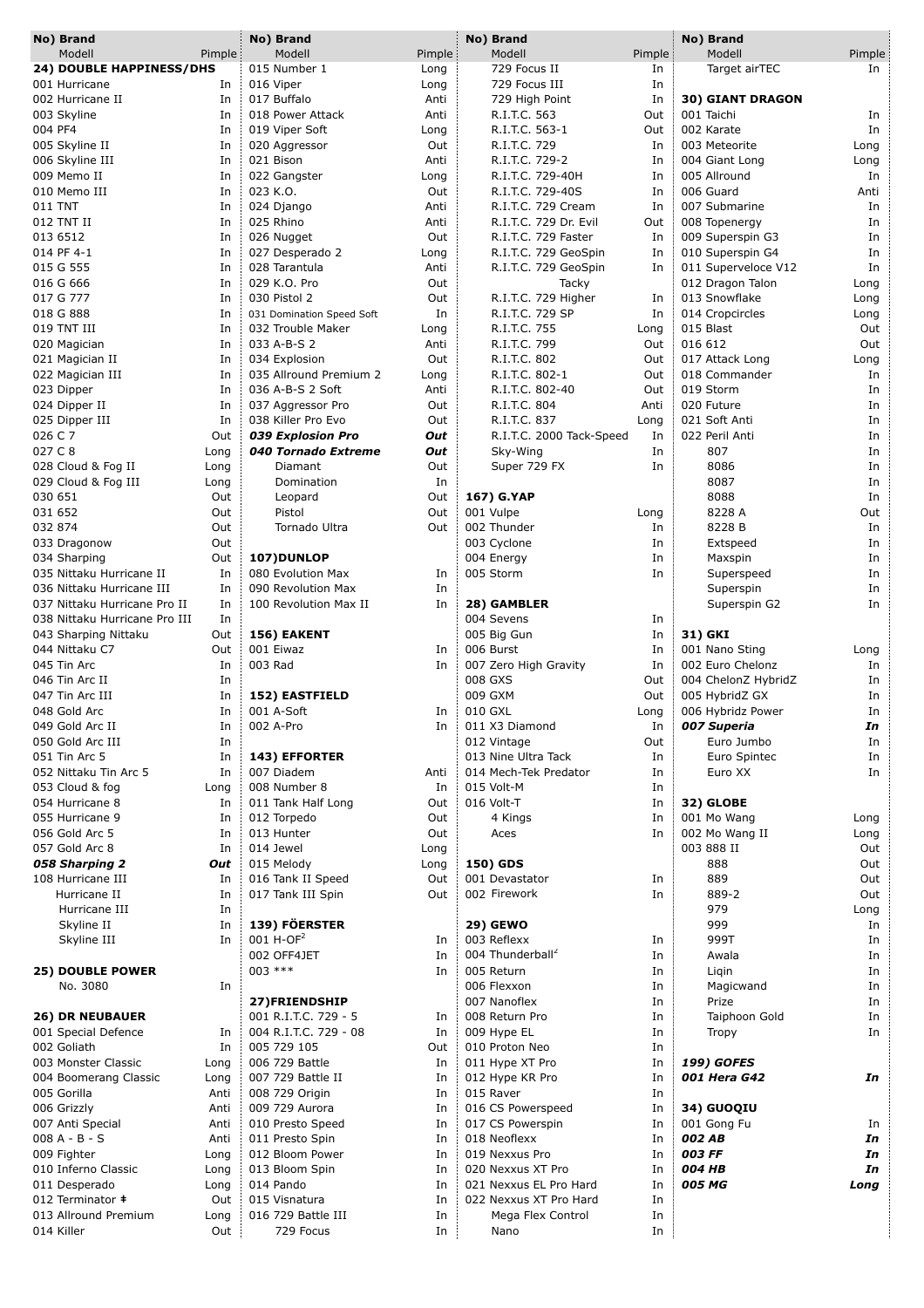|          | No) Brand              |                    | No) Brand              |         | No) Brand            |          | No) Brand            |        |
|----------|------------------------|--------------------|------------------------|---------|----------------------|----------|----------------------|--------|
|          | Modell                 | <sup>2</sup> imple | Modell                 | Pimple: | Modell               | Pimple : | Modell               | Pimple |
|          | <b>90) HAIFU</b>       |                    | 40) JOOLA              |         | <b>45) KOKUTAKU</b>  |          | 813                  | In     |
|          | 001 Whale              | In                 | 002 Shark              | Long    | BLütenkirsche 868    | In       | 835                  | In     |
|          | 002 Shark              | In                 | 003 Orca               | Long    | BLütenkirsche 868    | In       | 845                  | Long   |
|          | 003 Penguin            | Out                | 004 Amy                | Anti    | Tokyo                |          | 8512                 | Long   |
|          | 004 Dolphin            | Out                | 006 Express Ultra      | Out     | Clitter              | Out      | 9012                 | Long   |
|          | 005 Whale III          | In                 | 008 X-Plode            | In      | Friendship 729 Super | In       |                      |        |
|          | 006 Shark III          | In                 | $011$ Samba +          | In      | Spec-V               | In       | 49) MILKY WAY        |        |
|          | 007 Pirates 07         | In                 | 013 Rhyzm              | In      | Spindle              | In       | 001 Apollo           | In     |
|          | 008 Pirates 08         | In                 | 014 Upp                | In      | Synchron             | In       | 002 Sun              | In     |
|          |                        |                    |                        |         |                      |          |                      |        |
|          | 009 Octopus            | Long               | 015 Maxxx              | In      | Tuple 007            | In       | 003 Moon             | In     |
|          | 010 O. Orca            | In                 | 016 Novic              | In      | Tuple 007 Taiwan     | In       | 004 Moon Speed       | In     |
|          | 011 Otariidae          | In                 | 017 Maxxx-P            | In      | Tuple 110            | Out      | 005 MaxTense M. Star | In     |
|          |                        |                    | 018 Rhyzm-P            | In      | Tuple 119            | Out      | 006 MaxTense E. Moon | In     |
|          | 145) HAITIAN           |                    | 019 Infinity           | In      | Tuple 911            | Long     | 007 Big Dipper       | In     |
|          | 001 Hippocampus Speed  | In                 | 020 GX 75              | In      |                      |          | 009 Super Kim        | Long   |
|          | 004 Sea Otter          | In                 | 021 4 All              | In      | 110) KTL             |          | 010 Qing             | Long   |
|          | 005 Walrus             | In                 | 022 4 You              | In      | 001 Black Power [B]  | In       | 011 Uranus Poly      | Out    |
|          |                        | In                 | 023 Zack               | In      | 002 Red Diamond [R]  | In       | 016 Young            |        |
|          | 006 Sea Dragon         |                    |                        |         |                      |          |                      | Long   |
|          |                        |                    | 024 Rhyzm-tech         | In      | 003 Stranger         | Long     | 017 VIP              | Long   |
|          | 35) HALLMARK           |                    | 025 Samba 19           | In      | 004 Golden Star      | In       | 018 VVIP             | Long   |
|          | 002 Podium             | In                 | 026 Samba 27           | In      | 005 Magic Power      | Out      | 019 Uranus Pro       | Out    |
|          | 004 Pheonix            | Long               | 027 Samba Tech         | In      | 006 Pro XP           | In       | 022 MaxTense Venus   | In     |
|          | 005 Friction Special 2 | Long               | 028 CWX                | Long    | 007 Pro XT           | In       | 023 MaxTense Earth   | In     |
|          | 006 Green Power        | In                 | 029 Golden Tango       | In      | 008 Panther          | In       | 025 MaxTense Jupiter | In     |
|          | Frustration            | Long               | 030 Rhyzer 43          | In      | 009 Falcon           | In       | 955                  | Long   |
|          | Half Long              | Out                | 031 Axxess             | In      | 010 Rapid Speed      | In       | 9000                 | In     |
|          | Magic Pips             | Out                | 032 Rhyzer 48          | In      | 011 Rapid Sound      | In       | Mars                 | In     |
|          |                        |                    |                        |         |                      |          |                      |        |
|          | Mirage                 | Anti               | 033 Golden Tango PS    | In      | 012 Rapid Soft       | In       | Mercury              | In     |
|          | Panther                | Out                | 034 Rhyzer Pro 50      | In      | 013 Recoil           | In       | Neptune              | Long   |
|          | Power Spin             | In                 | 035 Rhyzer Pro 45      | In      | 014 Rapid Power      | In       | Pluto                | Out    |
|          |                        |                    | 036 Dynaryz ACC        | In      | 015 Blue Ocean       | In       | Saturn               | In     |
|          | <b>194) HEAD</b>       |                    | 037 Dynaryz AGR        | In      | 017 Torrent          | In       |                      |        |
|          | 001 Pro Strike         | In                 | Anti Topspin Toni Hold | Anti    |                      |          | 50) MIZUNO           |        |
|          |                        |                    | Badman                 | Long    | 140) L.D.T.T         |          | 005 Booster HP       | Out    |
|          | <b>104) HUARUITE</b>   |                    | Compass                | In      | 001 EA777            | In       | 006 Opti             | In     |
|          | 001 Wujilong           | In                 | Energy                 | In      |                      |          | 007 Rookie           | In     |
|          |                        |                    | Energy X-tra           | In      | <b>46) LION</b>      |          | 008 GF T48           | In     |
|          | 36) IMPERIAL           |                    | Fiesta                 | In      | 001 Roar             | In       | 009 GF T45           | In     |
|          |                        |                    |                        |         |                      |          |                      |        |
|          | 001 Factor             | In                 | Mambo                  | In      | 002 Claw             | Long     | 010 GF T40           | In     |
|          | 002 Spinbreaker        | Long               | Mambo H                | In      | 003 Star             | In       | 012 GF PRO           | In     |
|          | 003 Attack             | In                 | Octopus                | Long    | 004 2 Stars          | In       | 013 Q3               | In     |
|          | 004 China              | In                 | Peking                 | In      | 005 3 Stars          | In       | 014 Q4               | In     |
|          | 005 Cyber Tacky        | In                 | Samba                  | In      | 006 Super 3          | In       | 015 GF R             | In     |
|          | 006 Vector Pro         | Out                | Smart                  | In      | 007 5 Stars          | In       | 016 Q5               | In     |
|          | China                  | In                 | Smash                  | In      | 008 Aggressor        | In       | 019 Q5S              | In     |
|          | Crash                  | In                 | Tango Extrem           | In      | 009 Allrounder       | In       | 020 Unison+          | In     |
|          | Cyber Tacky            | In                 | Tango Ultra            | Out     | 010 Elite Control    | In       | Booster EV           | Out    |
|          | Force                  | In                 | Teacher                | In      | 011 Rebirth          | Out      | Booster SA           | Out    |
|          | Rubber 11 20 one       |                    |                        |         |                      |          |                      |        |
|          |                        | In                 | Thema                  | In      | 012 Radiant          | In       | Polaris              | Out    |
|          | Rubber 45 20 one       | In                 | Topspin                | In      | 013 Firearms         | Out      | Unison               | In     |
|          | Super Strike           | In                 | Tramp                  | In      | 014 Mantlet          | Anti     |                      |        |
|          | Swift                  | In                 |                        |         | 015 Trapper          | Long     | 91) NEOTTEC          |        |
|          |                        |                    | <b>41) JUIC</b>        |         | 016 Pavise           | Anti     | 001 Hinomi           | In     |
|          | <b>147) INZONE</b>     |                    | 004 Nanospin           | In      | 017 Trident          | In       | 002 Iken             | In     |
|          | 001 Evolve             | In                 | 006 Nano Spin II       | In      | International        | In       | 003 Katana           | In     |
|          | 002 Progress           | In                 | 011 Patisuma V         | Out     | Scirocco             | In       | 004 Tokkan           | Long   |
| 004 Spin |                        | In                 | 999                    | In      | SS 800               | In       | 005 Maxima           | In     |
| 005 Zett |                        | In                 | 999 Elite              | In      | Typhoon              | In       | 006 Enkei            | In     |
|          |                        |                    |                        |         |                      |          |                      |        |
|          | 006 Accel              | In                 | Dany V                 | In      | XA 900               | In       |                      |        |
|          |                        |                    | DrivaSmash             | In      |                      |          | <b>94) NEXY</b>      |        |
|          | 157) ITC               |                    | Driva Smash Ultima     | In      | <b>158) LOKI</b>     |          | 002 Kairos           | Out    |
|          | 001 Powercell RS       | In                 | Leggy R                | Long    | 002 GTX              | In       | 003 Chaos            | Long   |
|          | 002 Powercell MP       | In                 | Masterspin             | Out     | 003 TIII Paragon     | In       | 005 Karis            | In     |
|          | 006 Powercell Ultra    | In                 | Neo Anti               | Anti    | 004 80               | In       |                      |        |
|          | 007 Impact             | In                 | Offense                | Out     | 005 Rxton I          | In       | 53) NIMATSU          |        |
|          | 008 Hello              | In                 | Patisuma               | Out     | 006 Rxton III        | In       | 002 Zerberus         | Long   |
|          |                        |                    | Patisuma II            | Out     | 007 Rxton V          | In       | Hurricane            | In     |
|          | 38) JAPTEC             |                    | Scramble               | In      | 008 Arthur Asia      | In       | Pegasus              | In     |
|          |                        |                    |                        |         |                      |          |                      |        |
|          | Balance                | In                 | SpinSpiel              | In      | 009 Arthur Europe    | In       | Scorpion             | In     |
|          | $DL - 01$              | Long               |                        |         |                      |          | Spinfighter ***      | In     |
|          | Experience             | In                 | 43) KILLERSPIN         |         | 180) METAL TT        |          | XX5                  | In     |
|          | Performance            | In                 | 002 Fortissimo         | In      | 001 Death            | Long     |                      |        |
|          | Precision              | In                 | Nitrx-4Z               | In      |                      |          |                      |        |
|          |                        |                    |                        |         | 48) METEOR           |          |                      |        |
|          |                        |                    | 44) KINSON             |         | 575                  | Long     |                      |        |
|          |                        |                    | Perfect                | In      | $71 - 1$             | Long     |                      |        |
|          |                        |                    | Super Spin             | In      | $71-2$               | Out      |                      |        |
|          |                        |                    |                        |         |                      |          |                      |        |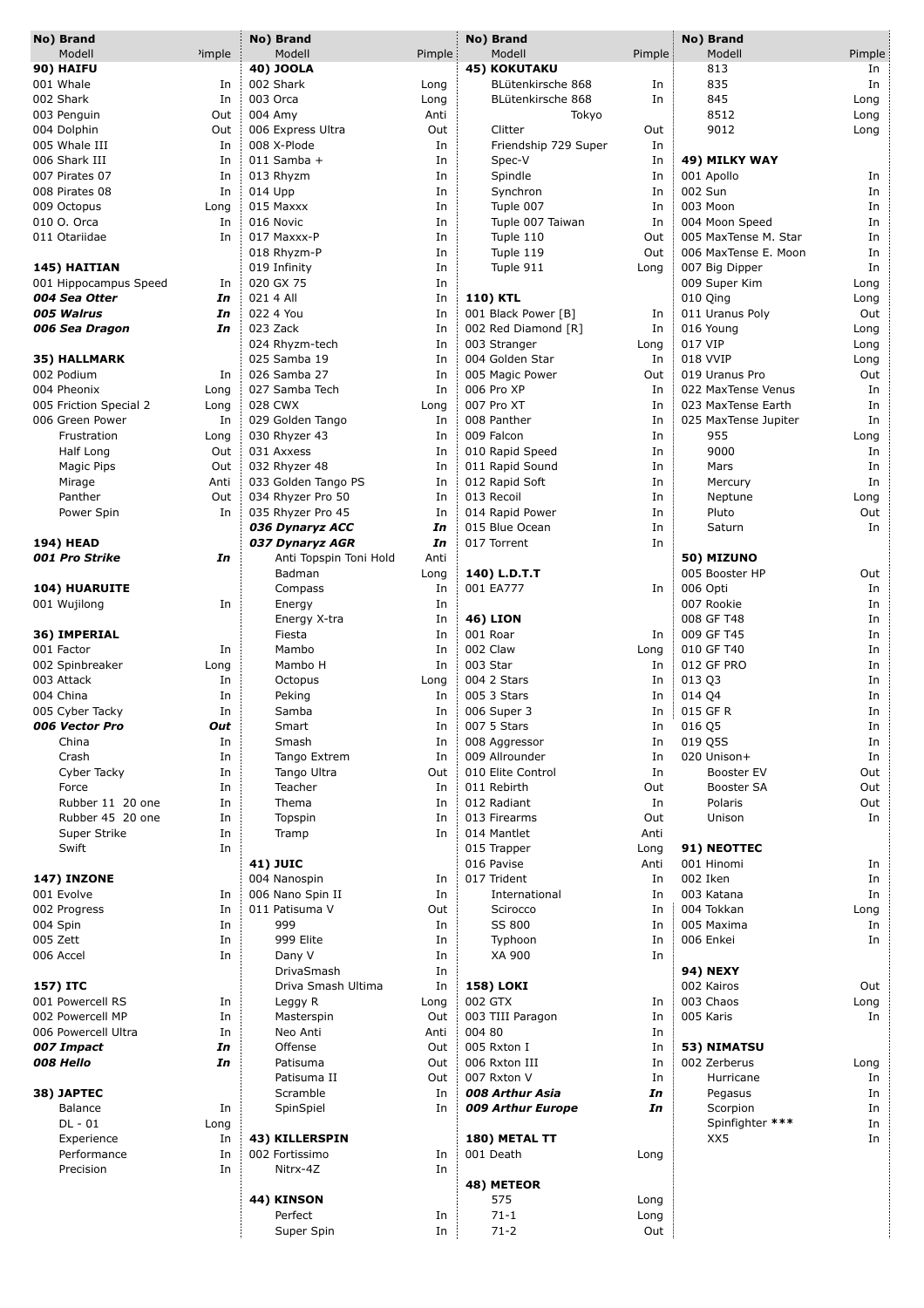| No) Brand             |                    | No) Brand              |        | No) Brand              |         | No) Brand                   |        |
|-----------------------|--------------------|------------------------|--------|------------------------|---------|-----------------------------|--------|
| Modell                | <sup>2</sup> imple | Modell                 | Pimple | Modell                 | Pimple: | Modell                      | Pimple |
| 54) NITTAKU           |                    | <b>148) NOZOMI</b>     |        | 005 Ghost              | Out     | 025 Quokka                  | Anti   |
| 001 Moristo RS        | In                 | 001 Kateru             | In     | 006 Code               | Long    | 026 Nashorn                 | Out    |
| 002 Renanos Bright    | In                 | 002 Kateru JP          | In     | 007 T88 Taiji          | In      |                             |        |
| 003 Specialist Hibiki | Out                | 003 Kateru world Stage | In     | 008 T88                | In      | <b>67) STAG</b>             |        |
| 004 Narucross 44      | Out                |                        |        | 009 T88 - I            | In      | 002 Peter Karlsson Training | In     |
| 005 Annsort           | In                 | <b>55) PALIO</b>       |        | 010 T88 - II           | In      | 004 Championship            | In     |
| 006 Hammond FA Speed  | Out                | 001 Macro ERA          | In     | 011 T88 - III          | In      | 005 International           | In     |
| 007 Hammond Pro B     | In                 | 002 Conqueror          | In     | 015 Target Pro 40+     | In      | 006 Power Drive Plus        | In     |
| 009 Renanos Hold      | In                 | 003 Flying Dragon      | Out    | 016 Pistol Racket      | In      | 007 Official                | In     |
| 011 Narucross GS      | In                 | 004 Power Dragon       | Out    | 017 DZ Dizzy           | Long    | 008 Peter Karlsson Gen-II   | In     |
| 012 Learner           | In                 | 005 Thor's             | In     | 021 Target National    | In      | 009 Tec                     | In     |
|                       |                    |                        |        |                        |         |                             |        |
| 013 Wallest           | Long               | 006 Blit'z             | In     |                        |         | 010 Super                   | In     |
| 015 Fastarc G-1       | In                 | 007 The Way            | In     | 130) SAUER & TRÖGER    |         | 011 Power Drive             | In     |
| 016 Fastarc S-1       | In                 | 008 Aeolus             | In     | 001 Hellfire           | Long    | 012 All Round               | In     |
| 017 Galze             | In                 | <b>AK47</b>            | In     | 002 Secret Flow        | In      | 013 Thunder Spin Plus       | In     |
| 018 Royallarge        | Out                | Amigo                  | In     | 003 Easy P             | Long    | 014 Robust                  | In     |
| 019 Retora            | In                 | CJ8000                 | In     | 004 Hass               | Out     | 015 Star X                  | In     |
| 020 Flyatt            | In                 | <b>CK531A</b>          | Long   | 005 Zargus             | Out     | 016 Control                 | In     |
| 021 Pimple Slide      | Out                | Drunken Dragon         | In     | 006 Hipster            | Out     | Ninja Attack                | In     |
| 022 Revspin           | In                 | Emperor Dragon         | In     | 007 Schmerz            | Long    | Ninja Fire                  | In     |
| 023 Jewellarge        | Out                | Hadou                  | In     | 008 Super Stop         | Anti    |                             |        |
| 024 P 12              | In                 | Hidden Dragon          | In     |                        |         | 121) STARWOOD               |        |
| 025 Fastarc C-1       | In                 | HK1997                 | In     |                        |         | 001 Speed                   | In     |
| 026 Zalt              | In                 | Macro                  | In     | 113) SAVIGA            |         | 002 Spin                    | In     |
|                       |                    | Macro Pro              |        | 001 Turbo              |         |                             |        |
| 027 Alhelg            | In                 |                        | In     |                        | In      | 003 Power                   | In     |
| 028 Flyatt Spin       | In                 | Wildish Dragon         | In     | 002 Fantasy            | Long    | 004 Alfa 3                  | Long   |
| 029 Lonfrict          | Long               | WP1013                 | Out    | 003 27                 | Long    | 005 Bravo                   | Out    |
| 030 Beautry           | Out                |                        |        | 004 Se7en Swing Sync   | Out     | 007 Bravo 8                 | Out    |
| 031 Jammin            | In                 | 170) PERIODMAKING      |        | 005 Monster 77         | Long    | 008 Naruwan                 | In     |
| 032 DO Knuckle        | Out                | 001 Firedrake          | In     | 006 Superspeed 777     | In      |                             |        |
| 033 Fastarc P-1       | In                 | 004 Zebra              | Long   |                        |         | 68) STIGA                   |        |
| 034 Super Do Knuckle  | Out                |                        |        | 63) SCHILDKRÖT         |         | 001 Boost TP                | In     |
| 035 Factive           | In                 | 163) PIMPLEPARK        |        | Avantgarde ***         | In      | 002 Boost TC                | In     |
| 036 Hammondpower      | In                 | 001 Wobbler            | Long   | Champion *****         | In      | 003 Boost TS                | In     |
| 037 Hayate 44         | Out                | 002 Cluster            | Long   | Elite                  | In      | 004 Boost TX                | In     |
| 038 Do Knuckle44      | Out                | 003 Epos               | In     | Energy                 | In      | 005 JMS EVO 1               | In     |
|                       | Out                |                        |        | Jade                   | In      |                             | In     |
| 039 Moristo SP AX     |                    |                        |        |                        |         | 006 Magna TC II             |        |
| 040 RuuKing           | In                 | 58) PRASIDHA           |        | Prestige               | In      | 007 Magna TS II             | In     |
| 041 Goriki Counter    | In                 | 002 Titan              | In     | Spinmax                | In      | 008 Calibra LT              | In     |
| 042 Goriki Kaisoku    | In                 | 003 Long 1615          | Long   |                        |         | 009 Calibra LT Sound        | In     |
| 043 F-Road            | In                 | 004 Master             | In     | 133) SKITT             |         | 010 Power LT                | In     |
| 044 Radice            | In                 | 830                    | In     | 001 Aconda             | In      | 011 S                       | In     |
| 045 Sonic AR          | Out                | Action                 | Out    | 002 Uno                | In      | 012 S1                      | In     |
| 046 Spintial          | In                 | Frankfurt              | In     | 003 Aconda Power       | In      | 013 S2                      | In     |
| 047 Sieger PK 50      | In                 | Long-A                 | Long   |                        |         | 014 S3                      | In     |
| 048 Blastac [B]       | In                 | Osaka                  | In     | 166) SOULSPIN          |         | 015 S4                      | In     |
| 049 Inception         | In                 | Tokyo                  | In     | 001 Project Sixteen    | In      | 016 S5                      | In     |
| 050 Blastac II [B]    | In                 | Twister 8338           | In     | 002 Project Sixteen ST | In      | 017 Calibra LT Plus         | In     |
| Arufeel               | In                 |                        |        |                        |         | 018 Calibra LT Spin         | In     |
|                       |                    |                        |        |                        |         |                             |        |
| <b>Best Anti</b>      | Anti               | 181) PROIDEAL          |        | 195) SPINLAB           |         | 019 Magna TX                | In     |
| Express               | Out                | 001 Magician I         | Long   | 001 Vortex             | Anti    | 020 Calibra Tour S          | In     |
| Hammond               | In                 | 002 Magician II        | Long   |                        |         | 021 Calibra Tour M          | In     |
| Hammond FA            | Out                | 003 Overlordwring      | In     | 108) SPINLORD          |         | 022 Calibra Tour H          | In     |
| Hammond Pro g         | In                 | 004 Overlordshot       | In     | 001 Marder             | In      | 023 Airoc S                 | In     |
| Japan Original        | In                 |                        |        | 002 Tiger              | In      | 024 Airoc M                 | In     |
| Magic Carbon          | In                 | 60) REACTOR            |        | 003 Adler              | In      | 025 Airoc Astro S           | In     |
| Micro                 | In                 | 001 Mirage             | Out    | 004 Zeitgeist          | Long    | 026 Airoc Astro M           | In     |
| Moristo 2000          | In                 | 002 Rafale             | Out    | 005 Stachelfeuer       | Long    | 027 Genesis M               | In     |
| Moristo 44            | Out                | 003 Pioneer            | Out    | 006 Dornenglanz        | Long    | 028 Genesis S               | In     |
| Moristo DF            | In                 | 005 Corbor             | In     | 007 Irbis              | In      | 029 Mantra S                | In     |
| Moristo LP            | Long               | 006 Tornado            | In     | 008 Blitzschlag        | Long    | 030 Mantra M                | In     |
| Moristo LP One        | Long               | 007 Ckylin             | In     | 009 Degu               | Out     | 031 Mantra H                | In     |
| Moristo SP            | Out                | 008 Thunder            | In     | 010 Feuerstich         | Long    | 032 Sculpture               |        |
|                       |                    |                        |        |                        |         |                             | Long   |
| Narucross EX          | In                 |                        |        | 011 Waran              | Out     | 033 Genesis II Spin S       | In     |
| <b>Nodias</b>         | In                 | 61) RUCANOR            |        | 012 Sternenfall        | Long    | 034 Genesis II Spin M       | In     |
| Pimplemini            | Out                | 001 Competition        | In     | 013 Agenda             | Long    | 035 Vertical 20             | Long   |
| Pimplemini One        | Out                | Mogi Ura               | In     | 014 Keiler             | Out     | 036 Vertical 55             | Long   |
| Refoma                | In                 | Orient                 | In     | 015 Dornenglanz II     | Long    | 037 Horizontal 20           | Long   |
| Renanos               | In                 | <b>TTB-150</b>         | In     | 016 Gipfelsturm        | Out     | 038 Horizontal 55           | Long   |
| Screw                 | Long               |                        |        | 017 Sandwind           | Anti    | 039 Magnify LB              | Out    |
| Screw One             | Long               | 87) SAN - EI           |        | 018 Ozelot             | In      | 040 Asteria S               | In     |
| Specialist Chikara    | Out                | 001 Taipan             | In     | 019 Strahlkraft        | Long    | 041 Symmetry                | Out    |
| Specialist One        | Out                |                        |        | 020 Tanuki             | In      | 042 Star                    | In     |
| Specialist Soft       | Out                | 62) SANWEI             |        | 021 Gigant             | Anti    | 043 Star*                   | In     |
| Specialist Soft HS    | Out                | 001 Target             | In     | 022 ORKan              | Out     | 044 Star**                  | In     |
| Super Large           | Out                | 002 Rings Link         | In     | 023 Wyvern             | Out     | 045 Star***                 | In     |
|                       |                    | 003 Gears              | In     | 024 Leviathan          |         | 046 Star****                | In     |
|                       |                    |                        |        |                        | Long    |                             |        |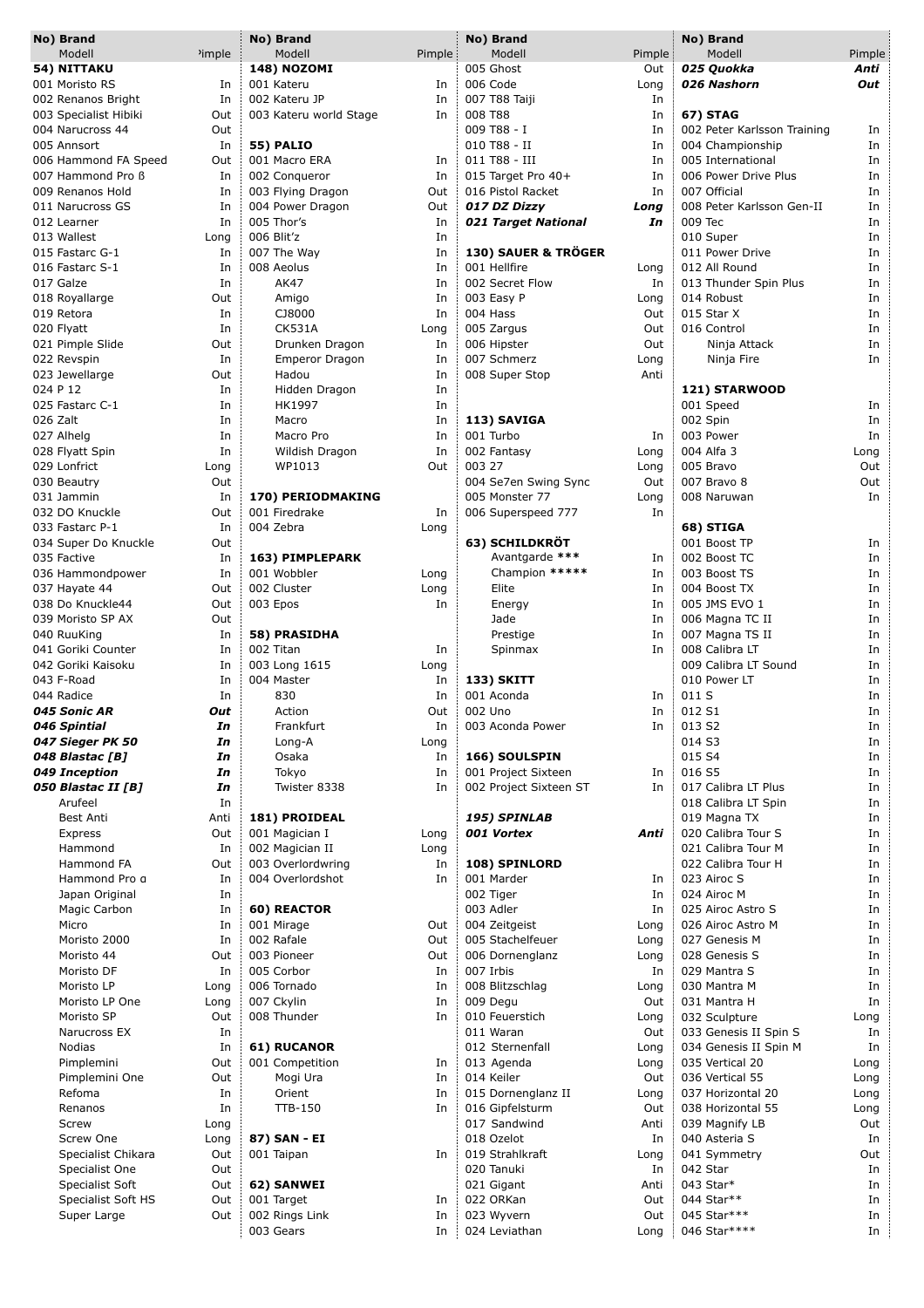| No) Brand               |                    | No) Brand                     |        | No) Brand              |         | No) Brand                 |        |
|-------------------------|--------------------|-------------------------------|--------|------------------------|---------|---------------------------|--------|
| Modell                  | <sup>2</sup> imple | Modell                        | Pimple | Modell                 | Pimple: | Modell                    | Pimple |
| 047 Star*****           | In                 | 70) SWORD                     |        | 037 MX-K               | In      | 96) TUTTLE                |        |
| 048 DNA Pro S           |                    |                               |        | 038 Speedy Soft D.tecS |         |                           |        |
|                         | In                 | 001 Break                     | In     |                        | Out     | 001 Beijing               | In     |
| 049 DNA Pro M           | In                 | 002 Paladin                   | In     | XD                     |         | 002 World No. 1           | In     |
| 050 DNA Pro H           | In                 | 003 Scylla                    | Long   | 039 Quantum X Pro      | In.     | 004 LV                    | In     |
| 051 DNA Future M        | In                 | 005 Maze                      | In     | 040 Hybrid K1 J        | In      | 005 888                   | In     |
| Almana                  | In                 | 007 Flute                     | In     | Dang                   | In      | 006 Spring-3B             | In     |
| Almana Sound            | In                 | 008 Paladin II                | In     | Ellen                  | Anti    | 007 Summer-3C             | Out    |
| Almana Sound            | In                 | 010 Long Can                  | Out    | Extra Long             | Long    | 008 Autumn-3D             | Long   |
| Synergy Tech            |                    | 012 Dance                     | Out    | Grass                  | Long    | 009 Winter-3E             | Out    |
| Carbo                   | In                 | 013 Zeus                      | In     | Grass D. TecS          | Long    | 010 Prevention Arc        | Anti   |
|                         |                    |                               |        |                        |         |                           |        |
| Carbo MC                | In                 | 015 Ares                      | In     | Learn Spin             | In      | 011 A 380 Sky             | In     |
| Carbo Sound             | In                 | 2000-F                        | In     | Legend                 | In      | 012 2013 Positive Energy  | In     |
| Chop & Drive            | In                 | Hero                          | In     | <b>Nimbus</b>          | In      | 013 2015 Good             | In     |
| Clippa                  | Out                | King                          | In     | Norm                   | In      | 014 2018 VIP              | In     |
| Cobra 2000              | In                 | RG                            | In     | Phantom                | In      | 015 55A                   | In     |
| Doer                    | In                 |                               |        | Rapid                  | In      | 016 66B                   | In     |
| Drive                   | In                 | <b>190) TAGRO</b>             |        | Rapid D. TecS          | In      | 017 South Pole            | In     |
|                         |                    | 001 Chimera                   | In     |                        |         | 018 North Pole            | In     |
| Energy Absorber         | Anti               |                               |        | Rapid Soft             | In      |                           |        |
| Evo                     | In                 | 002 Victor LB-1               | Out    | Rookie D. TecS         | In      | 019 President G20         | In     |
| Future                  | In                 | 003 Victor LB-2               | Out    | Serie 2000             | In      |                           |        |
| Innova                  | In                 |                               |        | Speedy Soft            | Out     | 85) V 3 TEC               |        |
| Innova Premium          | In                 | 72) TECNOPRO                  |        | Speedy Soft D. TecS    | Out     | Spin Attack X3            | In     |
| Innova Ultra Light      | In                 | Competition                   | In     | Speedy Spin            | In      | Fast Control S1           | In     |
| Innova Ultra Light      | In                 | Expert                        | In     | Speedy Spin Premium    | In      | Power Drive Y5            | In     |
| Synergy Tech            |                    | Supercom                      | In     | Super Defense 40       | In      |                           |        |
| Magic                   | In                 | Tournament                    | In     | Vari Spin              | In      | <b>123) VALOR</b>         |        |
|                         |                    |                               |        |                        |         |                           |        |
| Magna                   | In                 |                               |        | Vari Spin D. TecS      | In      | 001 Premier               | Out    |
| Mendo                   | In                 | 178) THE PIMPLEHOLICS         |        |                        |         |                           |        |
| Mendo Energy            | In                 | 001 Jengking                  | Long   | 169) TMOUNT            |         | 117) VICTAS               |        |
| Mendo MP                | In                 |                               |        | 002 TCORE ACE 1        | In      | $001 \text{ VO} > 101$    | Out    |
| Neos                    | In                 | <b>151) THE WORLD CONNECT</b> |        | 003 TCORE ACE 2        | In      | 002 VLB $> 301$           | Out    |
| Neos Sound              | In                 | 002 Speed Star                | In     | 004 TCORE Master X     | In      | $003$ VS $> 401$          | In     |
| Neos Sound Synergy Tech | In                 | 003 Spin Star                 | In     | 005 TCORE Master V     | In      | $005 \text{ VO} > 102$    | Out    |
| Neos Synergy Tech       | In                 |                               |        |                        |         | 006 V > 01                | In     |
|                         |                    |                               |        |                        |         |                           |        |
| Neos Tacky              | In                 | 127) THREE SWORD              |        | <b>75) TONI HOLD</b>   |         | $007 V > 01$ Limber       | In     |
| Optimum MP              | In                 | 001 Gallop                    | In     | Anti Topspin New 40    | Anti    | 008 $V > 01$ Stiff        | In     |
| Premium                 | In                 | 002 Prompt                    | In     |                        |         | 009 VS > 402 Limber       | In     |
| Radical                 | Out                | 003 Leap                      | In     | 76) TSP                |         | 010 VS > 402 Double Extra | In     |
| Royal                   | Out                | 004 Red Dragon                | In     | 001 Curl P-H           | Long    | $011 V > 15$ Extra        | In     |
| Stream                  | In                 | 007 Zeus                      | Long   | 004 Grandy             | In      | $012 V > 15$ Limber       | In     |
| Triumph                 | In                 |                               |        | 005 Agrit              | In      | $013 V > 15$ Stiff        | In     |
|                         |                    | 74) TIBHAR                    |        | 006 Agrit Speed        | In      | $014 \text{ VO} > 103$    | Out    |
| 188) SUKE               |                    | 001 Sinus                     | In     | 007 Rise               | In.     | $015$ VJ $> 07$ Regular   | In     |
|                         |                    |                               |        |                        |         |                           |        |
| 002 Phgntom             | In                 | 002 Grass Flex                | Out    | 008 Rise Speed         | In      | 016 VJ > 07 Limber        | In     |
|                         |                    | 003 Grass Ultra               | Long   | 009 Curl P-4           | Long    | 017 VJ > 07 Stiff         | In     |
| 69) SUNFLEX             |                    | 004 Primus                    | In     | 010 Spin Magic         | Out     | 018 VJC > 07 Sticky Extra | In     |
| 001 Expert Xonox        | In                 | 005 Genius                    | In     | 011 Ventus Speed       | In      | 019 V > 11                | In     |
| 002 Expert Zeno         | In                 | 006 Nianmor                   | In     | 012 Ventus Spin        | In      | 020 V > 03                | In     |
| 003 Anti Loop           | Anti               | 007 Aurus                     | In     | 013 Ventus Soft        | In      |                           |        |
| 004 Ice Breaker         | Long               | 008 Grip - S                  | In     | 014 Regalis Red        | In      | <b>187) VOLLO</b>         |        |
| 005 Samurai             | In                 | 009 Genius +                  | In     | 015 Regalis Blue       | In      | 001 Impulse***            | In     |
| 006 Mandarin            | In                 |                               |        |                        | Out     |                           |        |
|                         |                    | 010 Mythik                    | Long   | 016 Spectol Red        |         |                           |        |
| 007 Taipan              | In                 | 012 Evolution FX - P          | In     | 017 Spectol Blue       | Out     | 176) WINNEY               |        |
| 008 Shogun              | In                 | 013 Evolution MX - P          | In     | 018 Spinpips Red       | Out     | 001 T7                    | In     |
| 009 Mikado              | In                 | 014 Grip - S Europe           | In     | 019 Spinpips Blue      | Out     | 002 N7                    | In     |
| 010 Mogul               | In                 | 015 1Q                        | In     | 020 Gambit             | In      | 005 C5                    | Long   |
| 011 Sun-Power           | In                 | 016 5Q                        | In     | Curl P-1 R             | Long    |                           |        |
| 012 Sun-Control         | In                 | 017 Evolution EL-P            | In     | Curl P-2               | Out     | 78) WINNING               |        |
| 013 AF50                | In                 | 018 Evolution MX-S            | In     | 021 Ventus Basic       | In      | 001 Mad X                 | In     |
| 014 BZ60                | In                 | $0195Q +$                     | In     | 022 Super Ventus       | In      | 002 NP Long               | Long   |
| 015 Dr. Freeze          | Anti               | 020 Volcano +                 | In     | 730                    | In      | 003 NP-Grass              | Long   |
|                         |                    |                               |        |                        |         |                           |        |
| 016 Zenith              | In                 | 021 Quantum                   | In     | Curl P-3               | Long    | 738 Super                 | In     |
| AF 50                   | In                 | 022 Nimbus                    | In     | Curl P-3a R            | Long    | Friendship 729 Super      | In     |
| <b>BZ 60</b>            | In                 | 023 Hybrid K-1                | In     | Giant                  | In      | TSS                       |        |
| Mandarin                | In                 | 024 Crazy Bull                | In     | L Catcher              | Out     | King Power Komann         | In     |
| Mikado                  | In                 | 025 Evolution EL-S            | In     | Milli Tall II          | Out     | Komann                    | In     |
| Mogul                   | In                 | 026 Evolution FX-S            | In     | Miracle                | Out     | Komann Super Fit          | In     |
| Samurai                 | In                 | 027 Beluga                    | In     | Spectol                | Out     | $NP - 1$                  | Out    |
| Shogun                  | In                 | 028 Tacky Power               | In     | Summit                 | In      | $NP - 2$                  | Out    |
| Sun-Control             | In                 | 029 Aurus Prime               | In     | Super Spinpips         | Out     | $NP - 6$                  | Out    |
| Sun-Power               |                    | 030 Aurus Select              | In     | Tarbit                 |         | $NP - 8$                  | Out    |
|                         | In                 |                               |        |                        | In      |                           |        |
| Taipan                  | In                 | 031 Quantum X                 | In     | T - Rex                | In      |                           |        |
|                         |                    | 032 Speedy Soft XD            | Out    | Triple                 | In      |                           |        |
| 174) SUNNYSIX           |                    | 033 Hybrid K1 Pro             | In     | Tyranno                | Out     |                           |        |
| 001 Sunny3              | In                 | 034 Hybrid K2                 | In     | UQ                     | In      |                           |        |
| 002 Gust                | In                 | 035 Speedster                 | In     | X's                    | In      |                           |        |
| 003 Sunny7              | In                 | 036 Space                     | In     | $X's F-1$              | In      |                           |        |
|                         |                    |                               |        |                        |         |                           |        |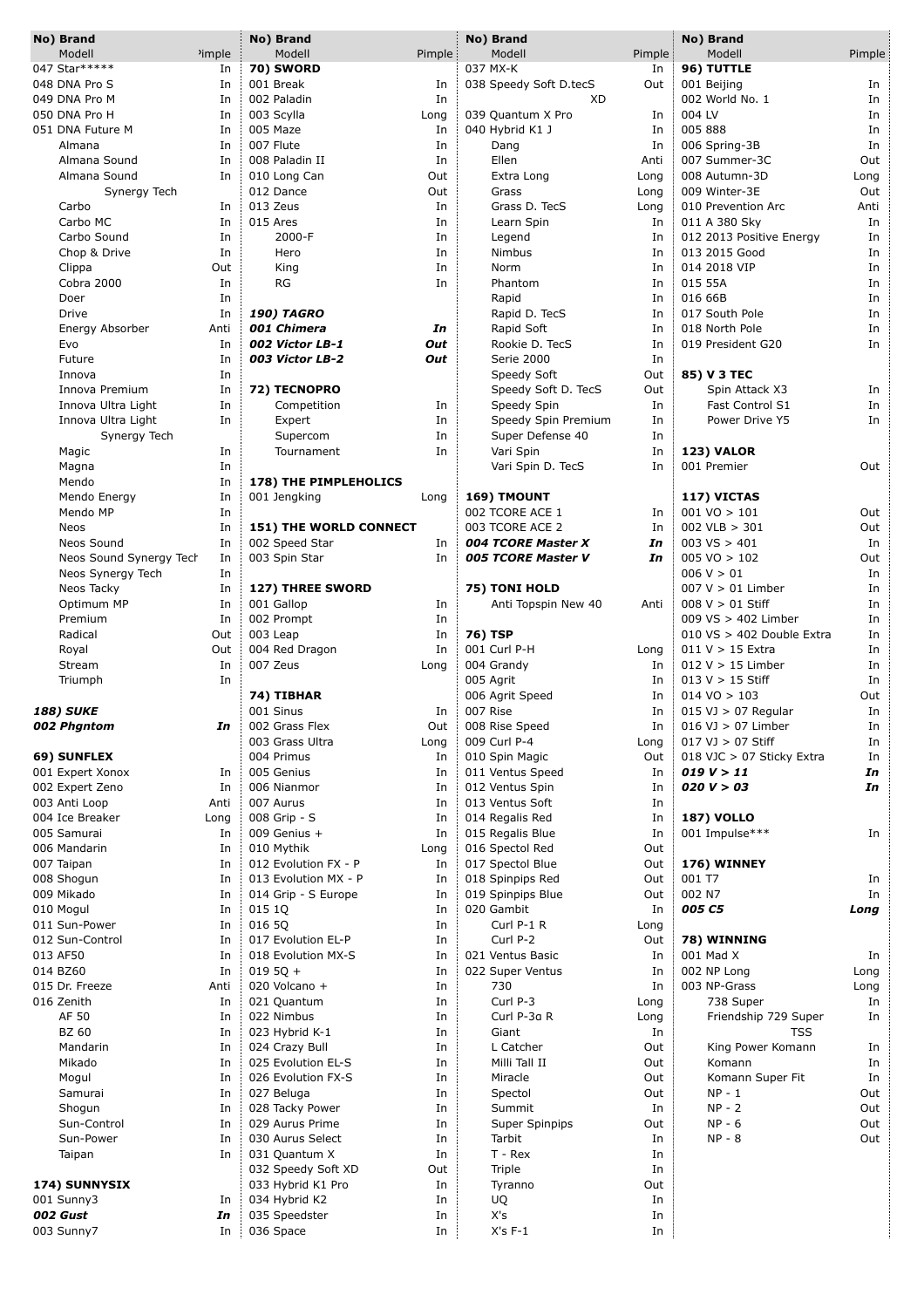| No) Brand                                    |                    | No) Brand                         |              | No) Brand |        | No) Brand |        |
|----------------------------------------------|--------------------|-----------------------------------|--------------|-----------|--------|-----------|--------|
| Modell                                       | <sup>2</sup> imple | Modell                            | Pimple       | Modell    | Pimple | Modell    | Pimple |
| 79) XIOM                                     |                    | 023 Elfrark OX                    | Out          |           |        |           |        |
| 002 Zeta                                     | In                 | 024 Shining Dragon                | In           |           |        |           |        |
| 003 Omega IV<br>007 Sigma III                | In<br>In           | 025 Valmo<br>026 Rigan            | In<br>In     |           |        |           |        |
| 008 Vega Europe                              | In                 | 027 Xtend GP                      | In           |           |        |           |        |
| 009 Vega Asia                                | In                 | 028 Rigan Spin                    | In           |           |        |           |        |
| 011 Zava 1                                   | Out                | 029 Thunder Dragon                | In           |           |        |           |        |
| 012 Vega Pro                                 | In                 | 030 Hovering Dragon               | In           |           |        |           |        |
| 013 Vega Elite                               | In                 | 031 Psych Dragon                  | In           |           |        |           |        |
| 014 Tau I                                    | In                 | 032 Bold Dragon                   | In           |           |        |           |        |
| 015 Tau II                                   | In                 | 033 Rakza Z                       | In           |           |        |           |        |
| 017 Omega IV Pro                             | In                 | Anti Power                        | Anti         |           |        |           |        |
| 018 Omega IV Asia                            | In                 | $A-1-2A-1$                        | Out          |           |        |           |        |
| 019 Omega IV Europe                          | In                 | $A-1-2A-2$                        | Out          |           |        |           |        |
| 020 Omega IV Elite<br>023 Vega China VH      | In<br>In           | Cobalt a<br>Cobalt X1             | Out<br>Out   |           |        |           |        |
| 024 Vega China VM                            | In                 | Cobalt X2                         | Out          |           |        |           |        |
| 025 Zava II                                  | Out                | Mark V                            | In           |           |        |           |        |
| 028 Omega II                                 | In                 | Mark V AD                         | In           |           |        |           |        |
| 029 Omega III                                | In                 | Mark V GPS                        | In           |           |        |           |        |
| 030 Sigma II Europe                          | In                 | Mark V $M^2$                      | In           |           |        |           |        |
| 031 Musa I                                   | In                 | Mark V XS                         | In           |           |        |           |        |
| 032 Musa II                                  | In                 | Original Soft                     | In           |           |        |           |        |
| 033 Vega Japan                               | In                 | Original                          | Out          |           |        |           |        |
| 034 Sigma II Pro                             | In                 | Original A-1                      | Out          |           |        |           |        |
| 035 Omega V Tour                             | In                 | Original A-2                      | Out          |           |        |           |        |
| 036 Omega V Pro                              | In                 | Original Extra                    | In           |           |        |           |        |
| 037 Vega SPO<br>038 MUV <sup>o</sup> Prospin | Out<br>In          | Phantom 007<br>Phantom 008        | Long<br>Long |           |        |           |        |
| 039 MUV <sup>o</sup> Eurospin                | In                 | Phantom 009                       | Long         |           |        |           |        |
| 040 MUV° Hyspin                              | In                 | Phantom 0011 ∞                    | Long         |           |        |           |        |
| 041 MUV° Vspin                               | In                 | Phantom 0012 ∞                    | Long         |           |        |           |        |
| 042 Omega V Asia                             | In                 | Top $12$                          | In           |           |        |           |        |
| 043 Omega V Europe                           | In                 | Vision                            | In           |           |        |           |        |
| 045 Musa III                                 | In                 | V Stage                           | In           |           |        |           |        |
| 046 Vega LPO                                 | Long               | Wallie                            | In           |           |        |           |        |
| 047 Vega DEF                                 | In                 | Xtend                             | In           |           |        |           |        |
| 048 Omega IIx                                | In                 | Xtend HS                          | In           |           |        |           |        |
| 049 Musa III China                           | In                 |                                   |              |           |        |           |        |
| 050 Vega Europe DF<br>051 Vega Asia DF       | In<br>In           | 84) YASHIMA<br>Competition XR3000 |              |           |        |           |        |
| 054 Omega V Elite                            | In                 | Upper Spin                        | In<br>In     |           |        |           |        |
| 055 Vega Intro                               | In                 | competition XR 7                  |              |           |        |           |        |
| 056 Omega VII Pro                            | In                 | XX <sub>3</sub>                   | In           |           |        |           |        |
| 057 Omega VII Europe                         | In                 | XX 5                              | In           |           |        |           |        |
| 058 Omega VII Asia                           | In                 |                                   |              |           |        |           |        |
| 059 Omega VII Tour                           | In                 | 173) YINGZHIJIE                   |              |           |        |           |        |
| 060 Vega Tour                                | In                 | 001 V-1                           | In           |           |        |           |        |
| 061 Oza                                      | In                 | 002 V-2                           | In           |           |        |           |        |
| 062 Omega VII Hyper                          | In                 | 003 V-3                           | In           |           |        |           |        |
| 063 Vega X<br>Omega II                       | In                 | 006 Deas<br>007 Masterpiece       | In           |           |        |           |        |
| Omega III                                    | In<br>In           |                                   | In           |           |        |           |        |
| Yanus - DF                                   | In                 |                                   |              |           |        |           |        |
|                                              |                    | <b>END</b>                        |              |           |        |           |        |
| 81) XUSHAOFA                                 |                    |                                   |              |           |        |           |        |
| 001 999 LSZ                                  | In                 |                                   |              |           |        |           |        |
| 002 999 ZCD                                  | In                 |                                   |              |           |        |           |        |
| 82) YAPING                                   |                    |                                   |              |           |        |           |        |
| 139                                          | In                 |                                   |              |           |        |           |        |
|                                              |                    |                                   |              |           |        |           |        |
| 83) YASAKA                                   |                    |                                   |              |           |        |           |        |
| 002 Pryde 30                                 | In                 |                                   |              |           |        |           |        |
| 003 Xtend LB                                 | Out                |                                   |              |           |        |           |        |
| 007 Rakza 7                                  | In                 |                                   |              |           |        |           |        |
| 008 Rakza 9                                  | In                 |                                   |              |           |        |           |        |
| 009 Rakza 7 Soft                             | In                 |                                   |              |           |        |           |        |
| 011 Mark V HPS                               | In                 |                                   |              |           |        |           |        |
| 012 Mark V HPS Soft                          | In                 |                                   |              |           |        |           |        |
| 013 Rakza PO<br>016 Xtend SD                 | Out<br>In          |                                   |              |           |        |           |        |
| 017 Spinate                                  | Out                |                                   |              |           |        |           |        |
| 018 RakzaX                                   | In                 |                                   |              |           |        |           |        |
| 019 RakzaX Soft                              | In                 |                                   |              |           |        |           |        |
| 020 Rising Dragon                            | In                 |                                   |              |           |        |           |        |
| 022 Elfrark                                  | Out                |                                   |              |           |        |           |        |